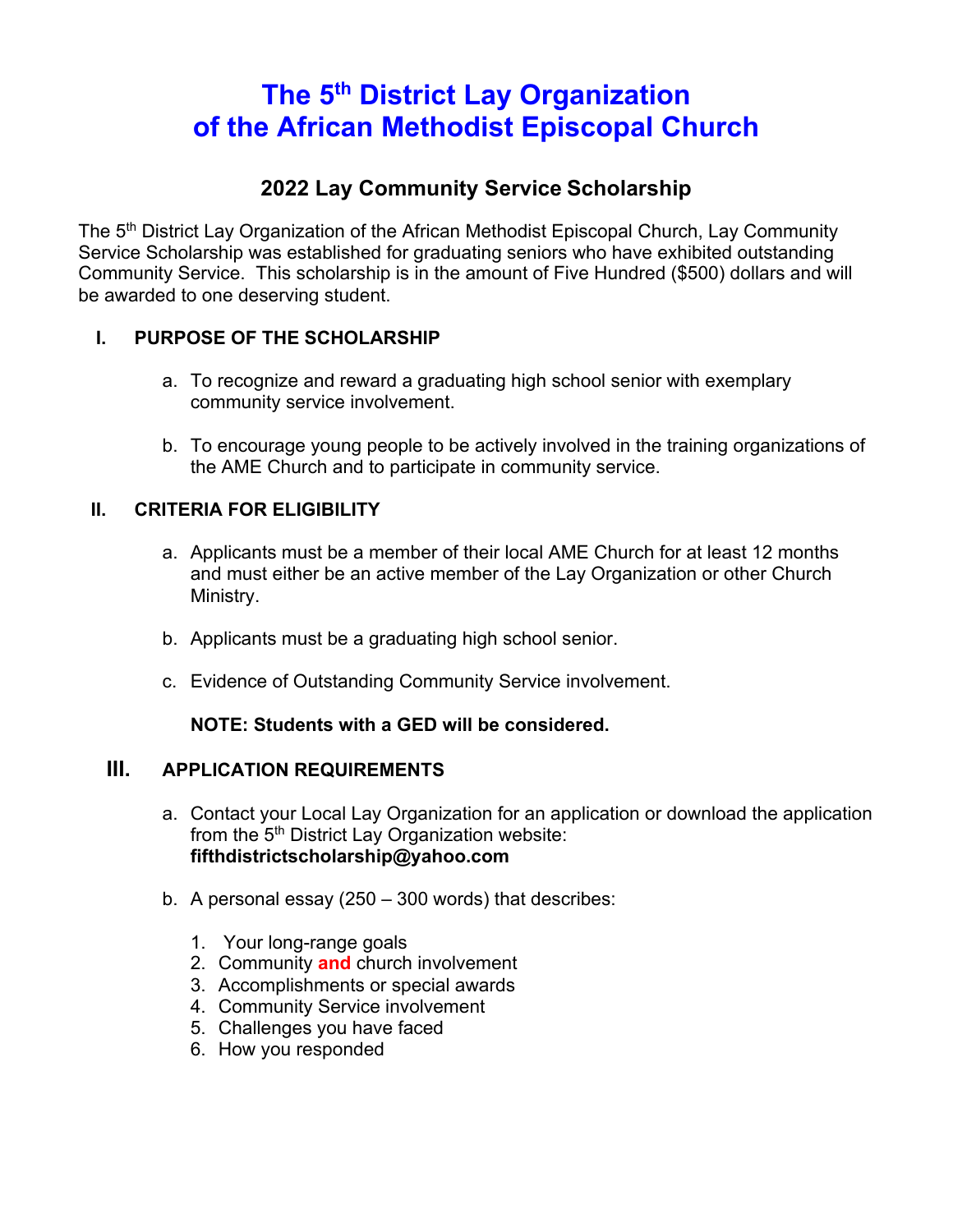- c. Three (3) letters of recommendation focused on your community service involvement. (1. Teacher/Counselor; 2. Church member/Pastor; and 3. Letter from your local Lay Organization or other Church Ministry to verify church membership and participation in church programs.) *LETTERS FROM RELATIVES ARE NOT ACCEPTABLE***.**
- d. A 5"x7" color photograph **must** be submitted with the application.
- e. All materials must be **postmarked or received electronically by the May 15, 2022** deadline. **NO EXCEPTIONS. [Any questions must be directed to the email address fifthdistrictscholarship@yahoo.com in a timely manner PRIOR to the deadline. PLEASE NO PHONE CALLS.]**

#### **IV. SELECTION PROCESS**

The applicants will be scored by a judging committee comprised of members of the 5<sup>th</sup> District Lay Organization of the African Methodist Episcopal Church. The judges will evaluate eligible students based on their Community Service involvement as expressed in their essay and letters of recommendation. The winner will be announced in July 2022.

#### **V. AWARD DISTRIBUTION**

A check in the amount of \$500 will be issued by the  $5<sup>th</sup>$  District Lay Organization of the African Methodist Episcopal Church in the name of the **Lay Community Service Scholarship** to the selected student. The check will be issued at the beginning of the fall year upon receipt of enrollment documentation to an institution of higher education, trade school, etc.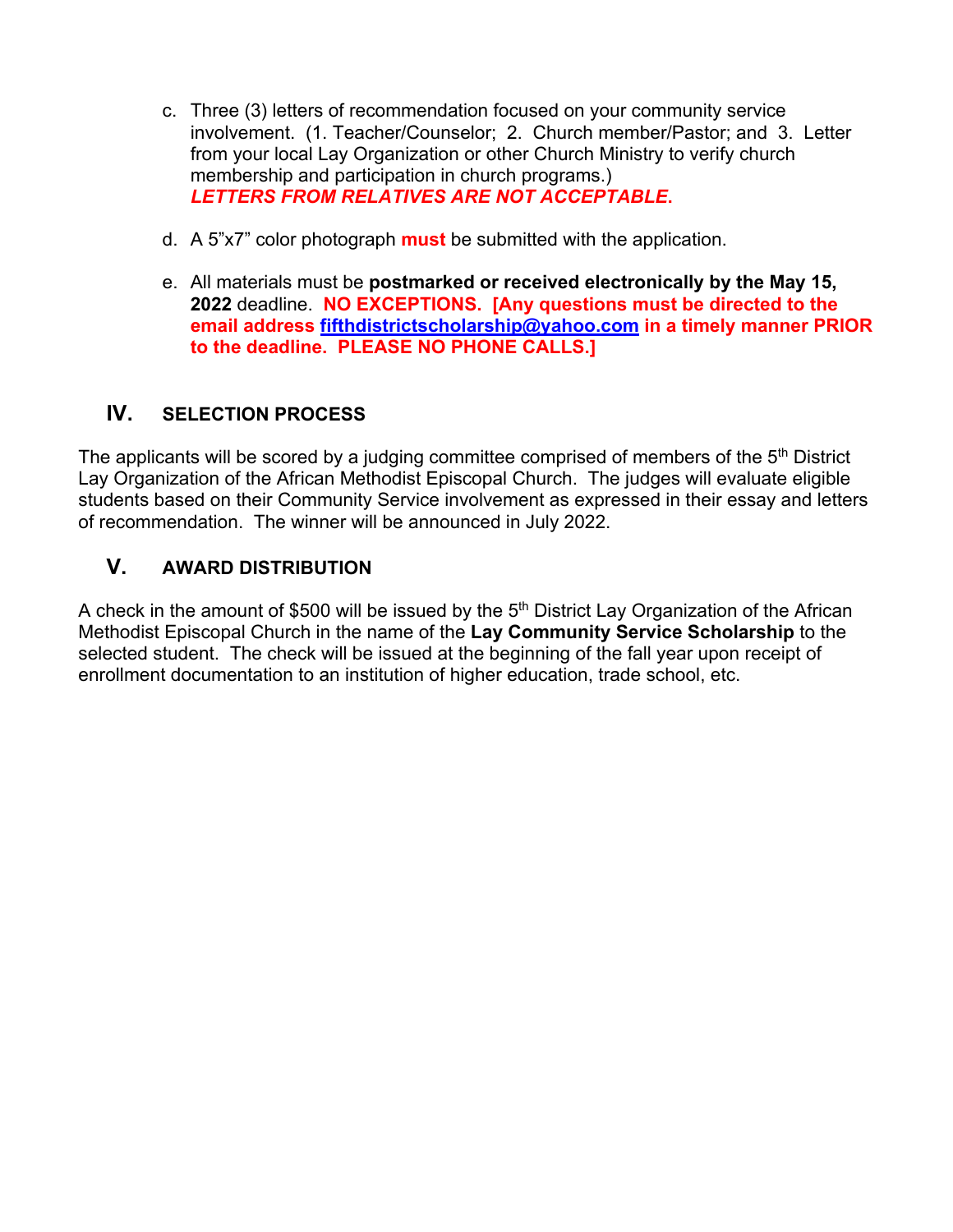#### **The 5th District Lay Organization of the African Methodist Episcopal Church**

#### **2022 Lay Community Service Scholarship Application**

Application Deadline: **MAY 15, 2022** (See Criteria for Eligibility – ( **Please Type**)

### **GENERAL INFORMATION**

| Name                                 | Click here to enter Your Name                         |                                                   | <b>Phone</b> Click here to enter a phone number |
|--------------------------------------|-------------------------------------------------------|---------------------------------------------------|-------------------------------------------------|
| E-mail                               | Click here to enter an email address                  |                                                   |                                                 |
| Parent Name(s)                       | Click here to enter the name(s) of your parents       |                                                   |                                                 |
| Parent's E-mail                      | Click here to enter the email address of your parents |                                                   |                                                 |
| <b>Address</b>                       | Click here to enter your address                      |                                                   |                                                 |
| City                                 | <u>Click here to enter your city</u>                  | State <u>Code</u>                                 |                                                 |
| <b>COLLEGE INFORMATION</b>           |                                                       |                                                   |                                                 |
| College you are attending            |                                                       | Click here to enter the college you are attending |                                                 |
| Your Major/Minor                     |                                                       | Click here to enter your Major/Minor              |                                                 |
| <b>College Address</b>               |                                                       | Click here to enter the address of your college   |                                                 |
| Click here to enter the City<br>City |                                                       | State _______ Zip Code_                           |                                                 |

### **Church Information**

Home Church Click here to enter your Church. Annual Conference Choose Your Conference